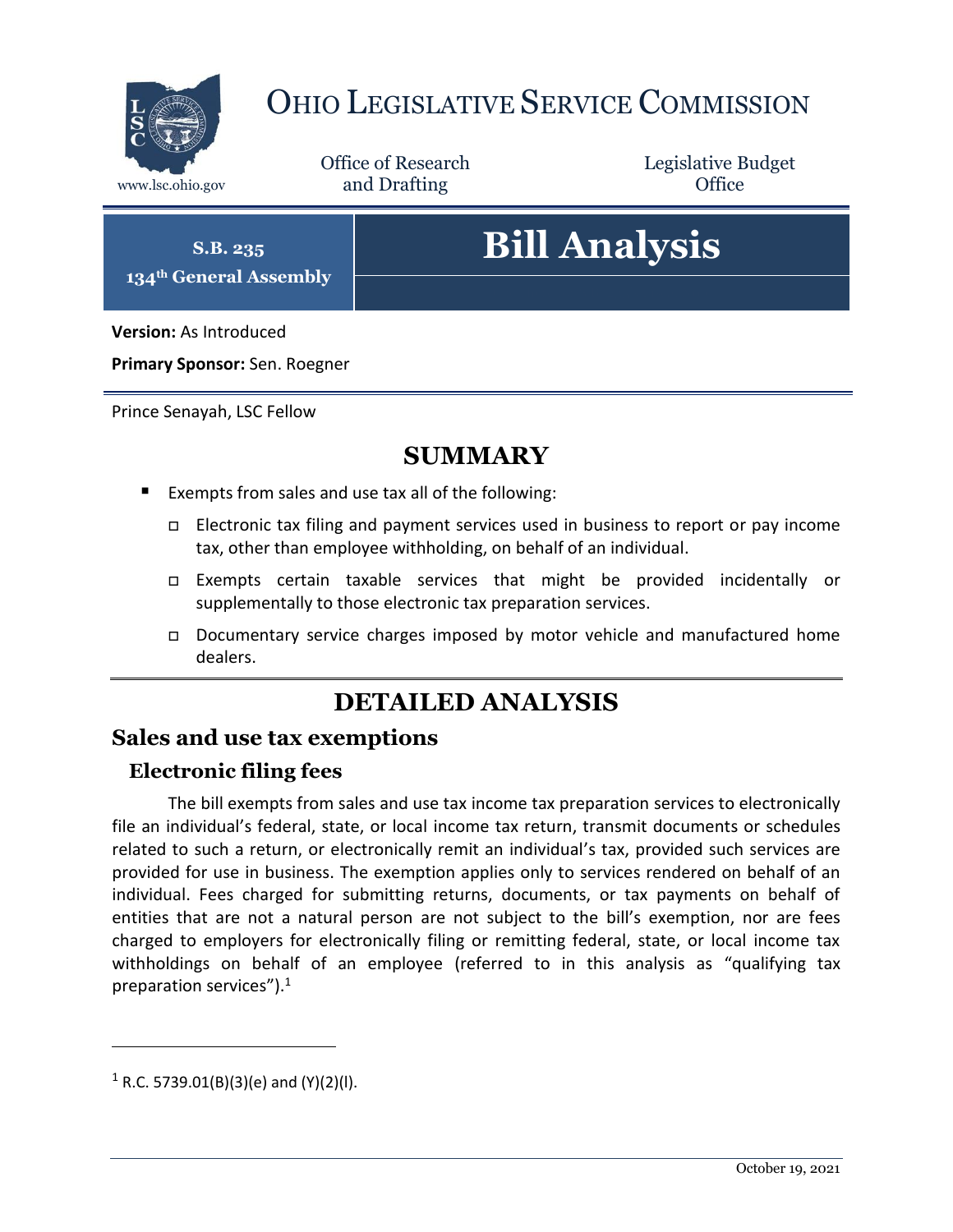Under continuing law, qualifying tax preparation services used outside the business context, i.e., for personal use, are not subject to sales and use tax. However, current law does impose sales and use tax on such services used in business by classifying them as automatic data processing, computer services, or electronic information services (hereafter referred to collectively as "taxable electronic services").<sup>2</sup> The bill effectuates the exemption by reclassifying qualifying tax preparation services as personal and professional services, which are not considered taxable electronic services and thus are not subject to sales or use tax, even if they are used in business.

#### **Incidental taxable electronic services exemption**

Under continuing law, a "mixed" transaction involving both taxable electronic services and some other kind of service (i.e., a personal or professional service) in the same transaction is not taxable if the purchaser's "true object" is to receive the benefit of the other service and if the electronic service is only incidental or supplemental to the purchaser's receipt of the other service.

By classifying qualifying tax preparation services described above as a personal or professional service, the bill exempts otherwise taxable electronic services that are furnished incidentally or supplementally as part of a transaction for those services to the extent those services could be distinguished from and would not otherwise qualify as a qualifying tax preparation service. 3

#### **Documentary service charges**

The bill also exempts from the sales and use tax documentary service charges on the sale of a motor vehicle by a motor vehicle dealer or a manufactured or mobile home by a manufactured housing dealer.<sup>4</sup> Under continuing law, a motor vehicle dealer or manufactured housing dealer may charge a consumer a documentary service fee for paper work, title runner expenses, and other costs associated with making financial arrangements for the sale. The fee must not exceed the lesser of \$250, or 10% of the sale price, excluding tax, title, and registration fees.<sup>5</sup> According to guidance published by the Department of Taxation, documentary service charges are currently included in the price of a motor vehicle or manufactured or mobile home in computing sales or use tax on the transaction.<sup>6</sup>

 $\overline{a}$ 

<sup>&</sup>lt;sup>2</sup> See Ohio Department of Taxation, ST 1999-04, [On-line Services and Internet Access,](http://www.tax.ohio.gov/sales_and_use/information_releases/index_sales.aspx) updated December 2015.

 $3$  R.C. 5739.01(B)(3)(e).

<sup>4</sup> R.C. 5739.02(B)(58).

<sup>5</sup> R.C. 1317.07, 4517.261, and 4781.24, not in the bill.

<sup>6</sup> Ohio Department of Taxation, ST 1982-01[, Documentary Fees,](https://tax.ohio.gov/wps/portal/gov/tax/business/ohio-business-taxes/sales-and-use/information-releases/st198201) updated November 2004.